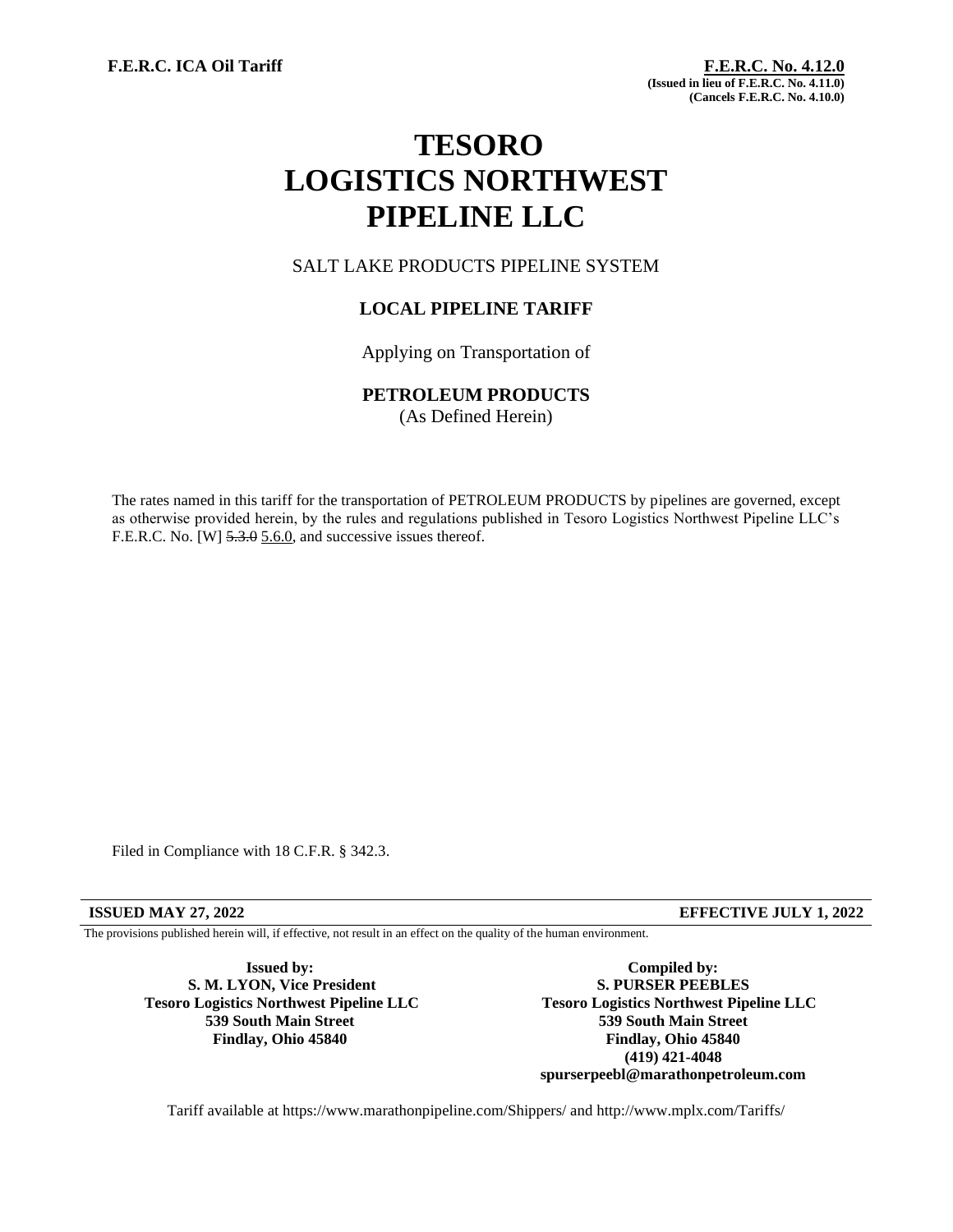| From                                      | Tо                                                                               | Rate         |  |
|-------------------------------------------|----------------------------------------------------------------------------------|--------------|--|
| Salt Lake Station,<br>David County, Utah  | Burley Station, Cassia County, Idaho                                             | $[I]$ 127.82 |  |
|                                           | Pocatello Station, Power County, Idaho                                           | $[I]$ 159.30 |  |
|                                           | Boise Station, Ada County, Idaho                                                 | $[I]$ 203.62 |  |
|                                           | Pasco Station, Franklin County, Washington                                       | $[I]$ 251.28 |  |
| Pocatello Station,<br>Power County, Idaho | Union Pacific Railroad Co. Storage<br>Facilities, Pocatello, Power County, Idaho | [I] $13.001$ |  |

| <b>TABLE OF RATES</b>                                 |  |  |  |  |  |
|-------------------------------------------------------|--|--|--|--|--|
| Rates in Cents per Barrel of 42 United States Gallons |  |  |  |  |  |

<sup>1</sup> A fee of [U] 32.93 cents per Barrel will be charged on the first 5.2 million Barrels of throughput shipped from Pocatello Station, Power County, Idaho to Union Pacific Railroad Co. Storage Facilities, Pocatello, Power County, Idaho after the tariff implementing the fee becomes effective. The fee is not subject to escalation.

#### **RULES, REGULATIONS AND CONDITIONS**

**In addition to the Explanation of Terms and Abbreviations in F.E.R.C. No. [W] 5.3.0 5.6.0 and successive issues thereof, the following definitions and abbreviations apply.**

| <b>Explanation</b>                                                                                                                                                                                                                                                       |  |  |
|--------------------------------------------------------------------------------------------------------------------------------------------------------------------------------------------------------------------------------------------------------------------------|--|--|
| As used herein, refers to Gasoline, Commercial Jet Fuel,<br>and Petroleum Oil Distillates conforming to standards of<br>applicable governmental authority at scheduled<br>destinations, current ASTM Standard Specification, and<br>requirements established by Carrier. |  |  |
|                                                                                                                                                                                                                                                                          |  |  |

**The following items are exceptions to the same Item numbers in F.E.R.C. No. [W] 5.3.0 5.6.0 and successive issues thereof and apply to this tariff:**

#### **Rule 1 Specifications and Restrictions**

Petroleum Products will be accepted for transportation at such time as Petroleum Products of same quality and specifications as are currently being transported from receiving point to destination. Prior to acceptance of Petroleum Products for transportation the Carrier may require from Shipper a certificate setting forth, in detail, the specifications of each shipment of Petroleum Products. Carrier reserves the right to reject any Petroleum Product with characteristics such that it will not be readily susceptible for transportation through Carriers' existing facilities, or which will materially affect or damage the quality of other shipments or cause disadvantage to other Shippers